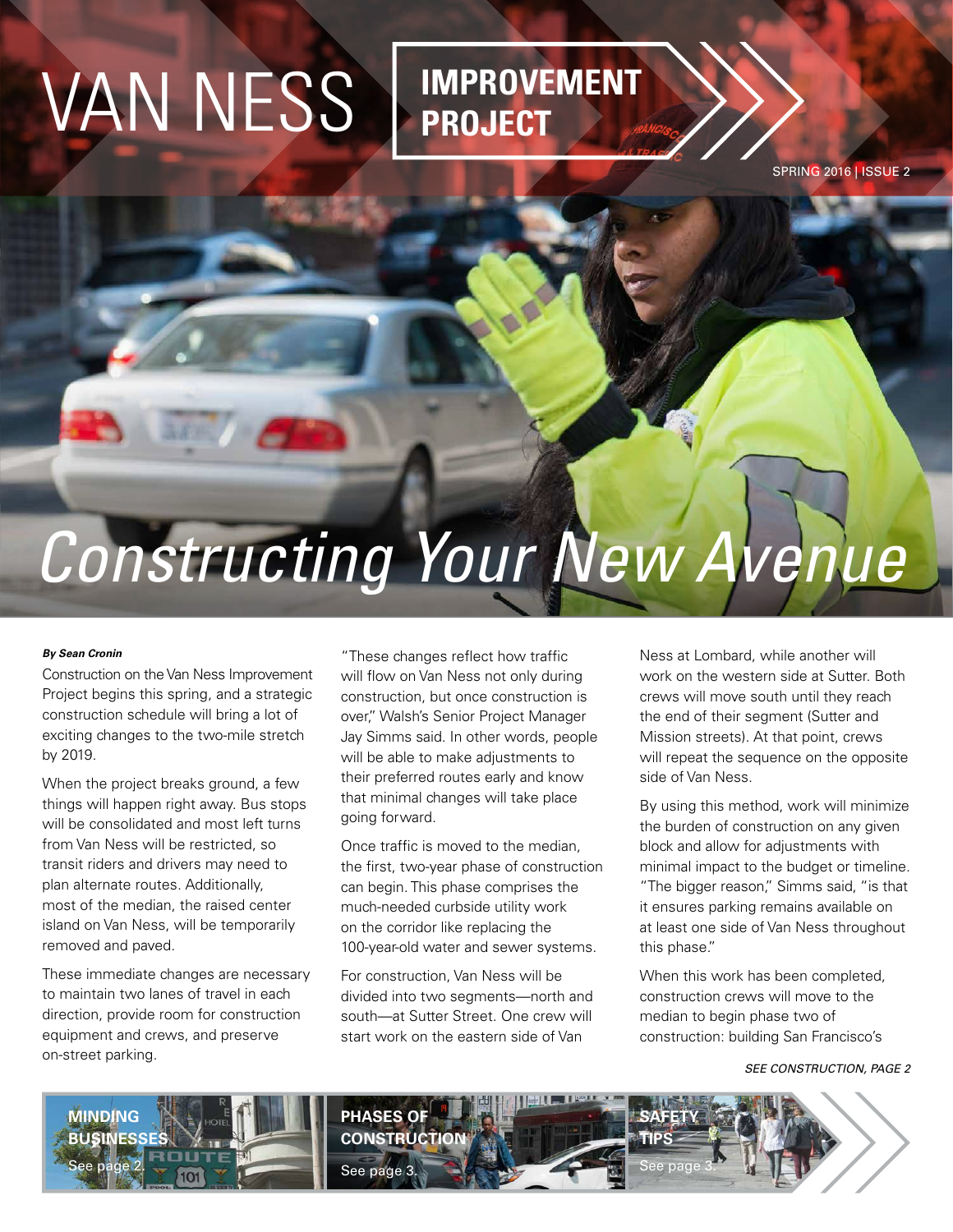

*The Van Ness Improvement Project is working with corridor businesses to minimize the adverse effects of construction.*

#### *FROM PAGE 1*

## **Construction**: Moving Forward

first Bus Rapid Transit system—also called BRT. Features of a BRT system like physically-separated, center-running transit-only lanes will be paved and boarding platforms will be built.

This second phase, anticipated to last approximately one year, will also move traffic into the existing parking lane where boarding platforms are built in order to maintain two lanes of travel.

The final two months of the project will focus on safety improvements, beautification, testing and Operator training. This will include sidewalk extensions at intersections (also known as bulb-outs) to increase visibility and decrease crossing distances for people walking, as well as planting 210 new trees in the median.

At the end of the 36-month construction schedule, Van Ness Avenue will be transformed into a safer, greener, more efficient street for everyone.

**Get notifications about upcoming Van Ness Improvement Project construction workshops when you sign up at sfmta.com/vanness#receive.**



**NEWSLETTER IS PRODUCED BY** San Francisco Municipal Transportation Agency One South Van Ness Avenue San Francisco, CA 94103

415.646.2310 vannessbrt@sfmta.com

## **Minding Our Businesses on Van Ness**

#### *By Sean Cronin*

In preparation for work beginning on the Van Ness Improvement Project this spring, the San Francisco Municipal Transportation Agency has been connecting business leaders and merchants with City partners to strategize on ways to navigate obstacles construction could present through 2019, when the project is expected to be completed.

In January, the Van Ness Business Advisory Committee held its inaugural meeting. This group of merchants meets monthly with project staff and City partners to address concerns, learn more about City programs and develop campaigns to encourage people to visit Van Ness during construction.

Part of those campaigns will involve standard strategies such as providing signage indicating businesses are open. Additional programs, however, will include meetings with professionals tailored to address the individual needs of businesses such as information about tax incentives or training in the latest record-keeping software. Advertisements showcasing businesses along Van Ness will also be considered.

There will be opportunities for businesses to work with construction staff, too. The contractor will be working one-on-one with businesses throughout staging to coordinate delivery and construction schedules and to relocate loading zones. Merchants and residents will also have the chance to speak face-to-face with the team during weekly office hours.

Through thoughtful campaigns and frequent conversations with the commercial community, the Van Ness Improvement Project team is bringing businesses forward, too.

**Van Ness Business Advisory Committee meetings are open to the public and held on the third Thursdays of each month at 3:00 p.m. at One South Van Ness Avenue. For more information about the Van Ness Business Advisory Committee, go to sfmta.com/vanness#meetings.**

**You Asked!** *Why will construction take three years?*

The City bundles construction projects together so that once construction is done on a project, neighbors won't be bothered by construction again for several years. Two years of Van Ness Improvement Project construction will be spent replacing 1800s-era water main, the existing sewer and a section of the emergency firefighting water system that serves fire hydrants. Another year will be spent building San Francisco's first Bus Rapid Transit system, striping parking and traffic lanes, landscaping and installing new bus-power wires.



*Peter Gabancho, Project Manager and Engineer at the SFMTA, has 25 years of experience working on the design and construction of SFMTA infrastructure projects, including the Van Ness Improvement Project.*

This civic improvement project on Van Ness Avenue from Aquatic Park to Mission Street provides transportation upgrades, including San Francisco's first Bus Rapid Transit system, a globally proven solution to improve transit service and address traffic congestion; utility maintenance, including street repaving, and sewer, water and emergency firefighting water system replacement; and civic improvements, including streetlight replacement, new sidewalk lighting, landscaping and rain gardens.

*All images by SFMTA unless otherwise noted.*

1311 Free language assistance / 免費語言協助 / Ayuda gratis con el idioma / Бесплатная помощь переводчиков / Trợ giúp Thông dịch Miễn phí / Assistance linguistique gratuite / 無料の言語支援 / 무료 언어 지원 / خط الساعدة الجاني على الرقم [عدائة|العامة]<br>خط الساعدة الجاني على الرقم [عدائة|العدائية مالية||العدائية مالية||طلاقة||Libreng tulong para sa wikang Filipino / การช่วยเหลือทาง ด้านภาษาโดย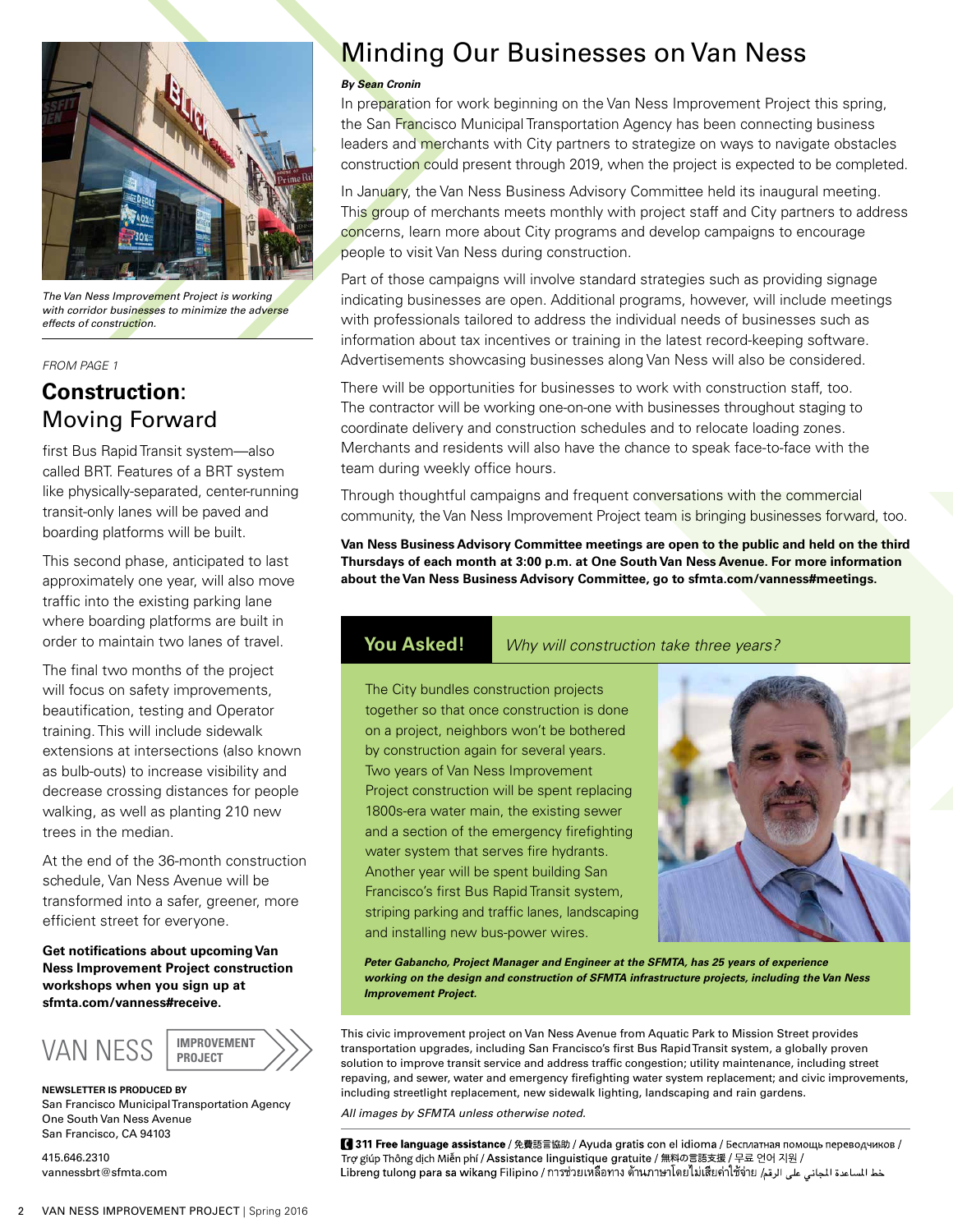

## **Utility & Roadwork**

Replacing underground sewer and water systems and a segment of the emergency firefighting water system, installing an electrical duct bank, followed by sidewalk and roadway reconstruction work.

## **BRT Build**

Building center-running Bus Rapid Transit lanes, station platforms and medians.

## **Bus Power**

Building sidewalk extensions, installing new overhead bus-power wires, painting crosswalks and training Muni and Golden Gate Transit Operators.

## **SLOW DOWN, STAY ALERT AND MINIMIZE DISTRACTIONS** Construction Safety Tips You Need to Know

### *By Dadisi Najib*

## **Observe traffic laws, signals and signs:**

- Pay attention to construction signage and guidance from construction crew.
- Follow signs that tell you where to drive, walk or bicycle.
- Observe fencing that restricts access to construction areas.
- Always walk on the sidewalk or designated walkway. Watch for posted notices of temporary walkways and sidewalk closures.

### **See and be seen:**

- Keep your eyes up. Limit distractions such as using hand-held devices in construction zones.
- Cross only at intersections and make eye contact with drivers of construction vehicles.
- Be on alert for moving construction vehicles.

## **Practice defensive road habits:**

- Give others on the road plenty of space.
- Be on guard and anticipate others' moves.
- Stop your car for people walking.
- Keep a safe distance between your vehicle and the construction workers and their equipment.
- Consider using alternate routes and allow for extra travel time.

## **Report dangerous conditions and roadway safety hazards such as potholes and uneven pavement to 311.**